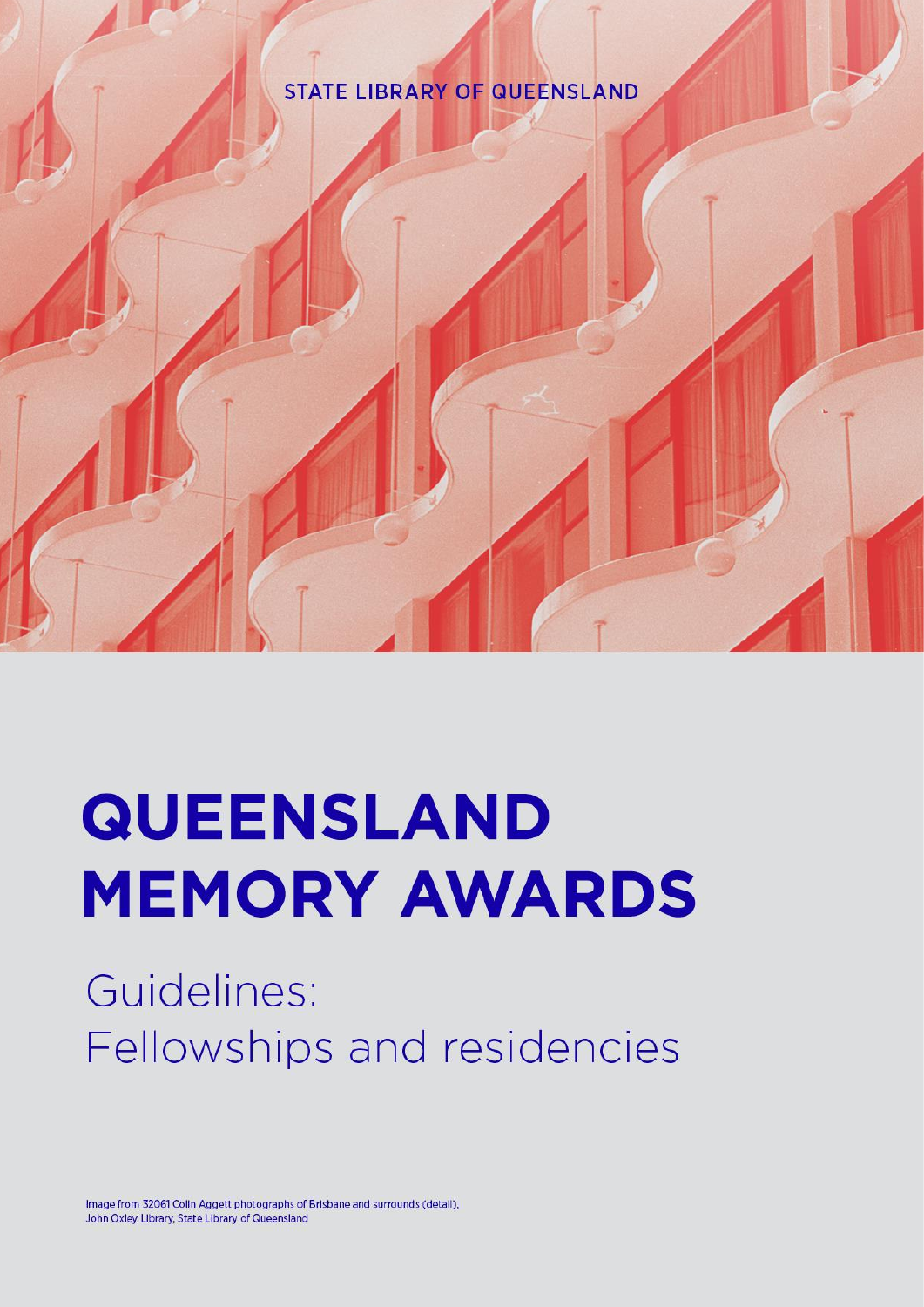# **CONTENTS**

| Key dates                                           | 3  |
|-----------------------------------------------------|----|
| Overview                                            | 3  |
| John Oxley Library Fellowship                       | 4  |
| Letty Katts Fellowship                              | 5  |
| Mittelheuser Scholar in Residence                   | 6  |
| Monica Clare Research Fellowship                    | 7  |
| Queensland Business Leaders Hall of Fame Fellowship | 8  |
| What does a fellowship or residency offer?          | 9  |
| What are fellows or residents required to do?       | 10 |
| Eligibility                                         | 11 |
| How to apply                                        | 12 |
| How are applications assessed?                      | 13 |
| Information and enquiries                           | 14 |
| Terms and conditions of entry                       | 14 |
| Privacy notice                                      | 14 |

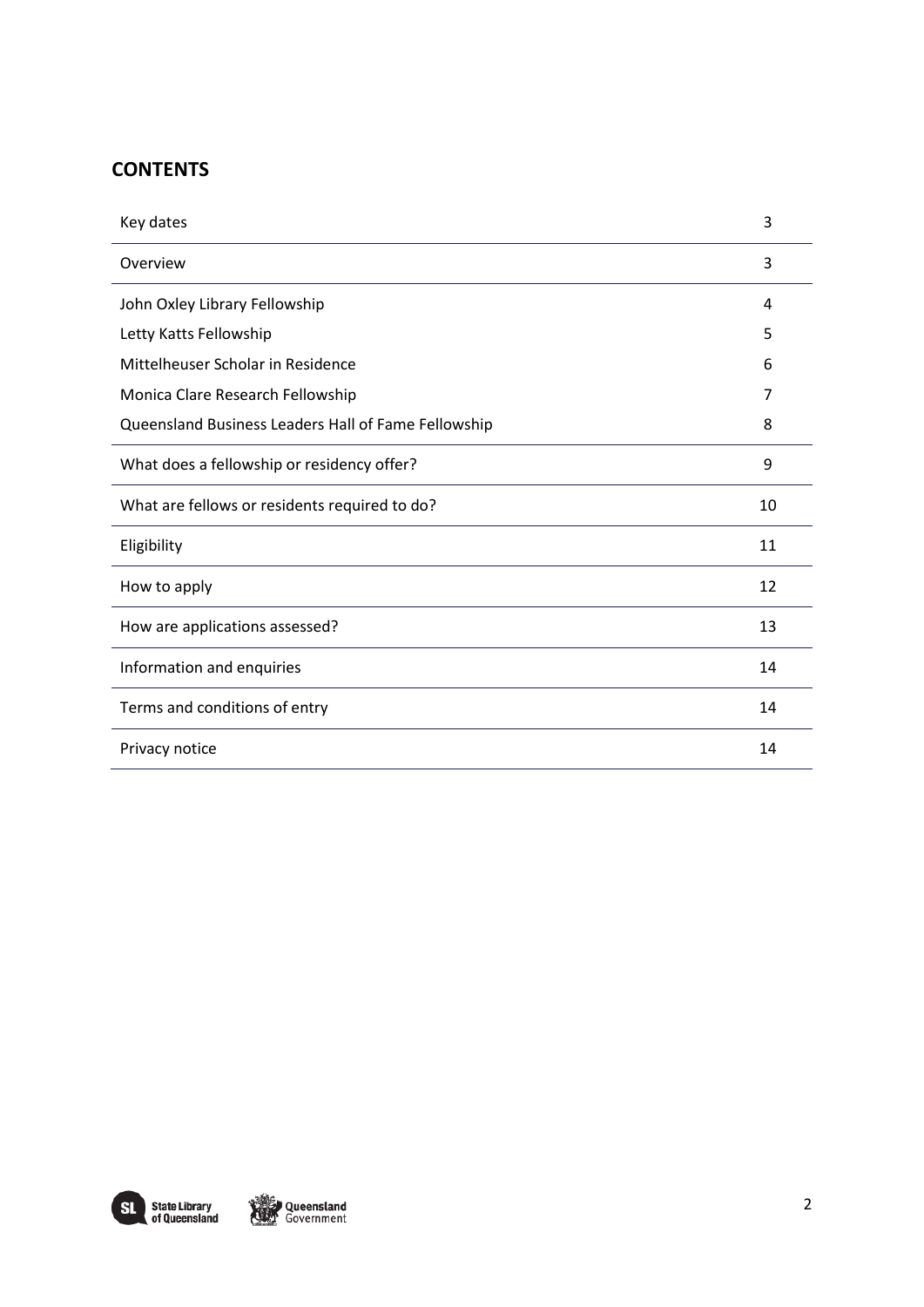## **The Queensland Memory Awards**

The Queensland Memory Awards recognise contributions of individuals and organisations in the investigation, preservation, and celebration of Queensland's memory – past and present – through residencies, fellowships and awards.

Fellowships and residencies support researchers and creatives of all kinds to interpret the significant collections of the John Oxley Library. Through deep engagement and interaction with the collections, these interpretations provide new insights into the collection and contribute new knowledge about Queensland's history.

Awards recognise outstanding contributions made to advance our understanding of Queensland's cultural heritage.

*The Queensland Memory Awards are supported by sponsors and philanthropic donations through the Queensland Library Foundation.* 

### **Key Dates**

| 1 June 2022  | Nominations open                            |
|--------------|---------------------------------------------|
| 8 July 2022  | Nominations close                           |
| August 2022  | Notification of application outcome         |
| October 2022 | Recipients announced at the awards ceremony |
| Jan-Dec 2023 | Fellowship period                           |
|              |                                             |

## **Fellowships and residencies overview**

 $\overline{1}$ 

Open to Australian residents in any discipline or form of expression for projects or research of any kind. This includes but is not limited to, researchers, artists, creatives, filmmakers, digital media practitioners, musicians and composers, curators and arts professionals, writers, independent scholars and other creators.

- John Oxley Library Fellowship \$20,000
- Letty Katts Fellowship \$5,000
- Mittelheuser Scholar in Residence \$15,000
- Monica Clare Research Fellowship \$15,000
- Queensland Business Leaders Hall of Fame Fellowship \$15,000



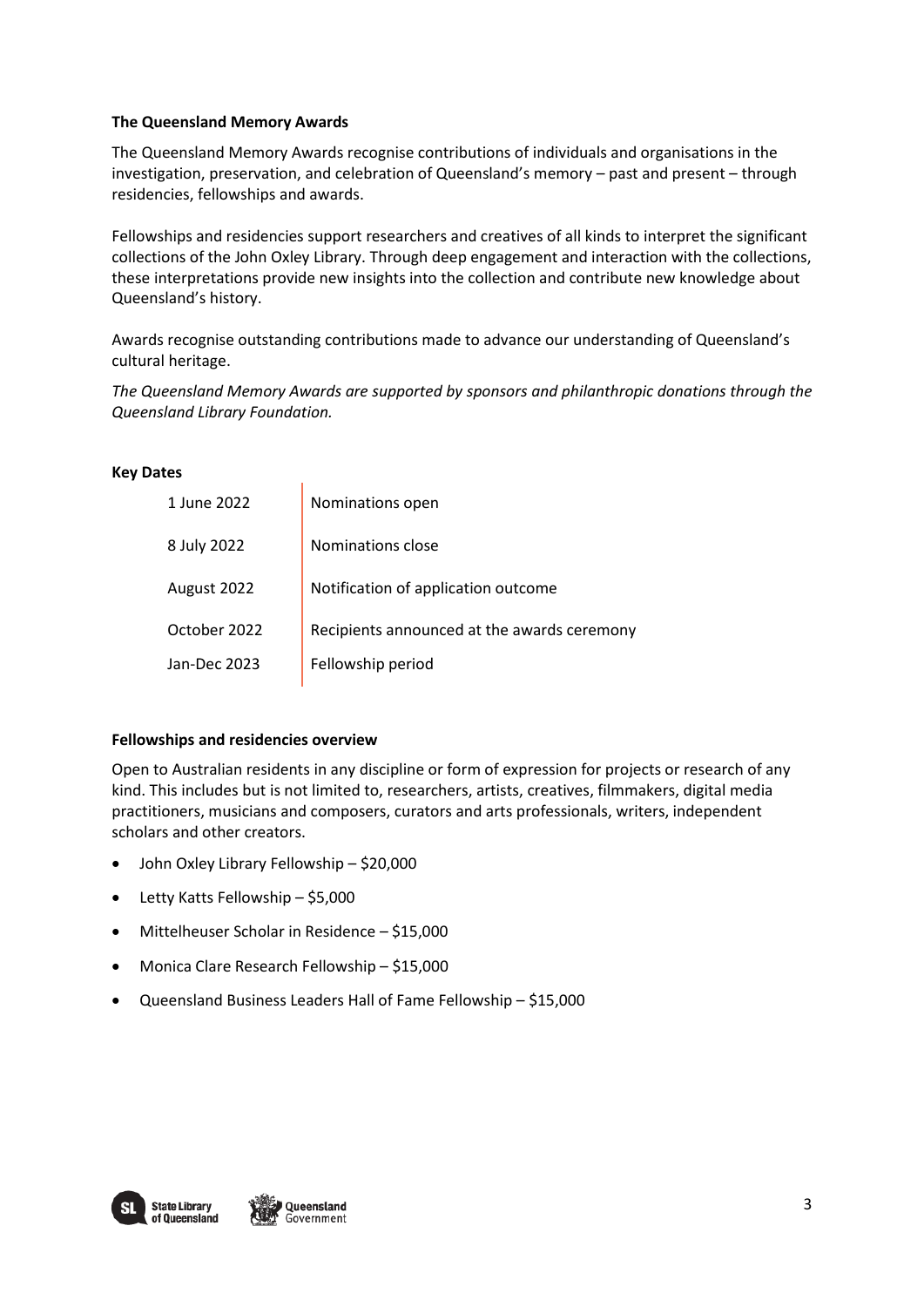# **JOHN OXLEY LIBRARY FELLOWSHIP**

## **One (1) fellowship of \$20,000.**

Awarded annually to support projects that uncover Queensland's rich and diverse history using the resources of the [John Oxley Library](https://www.slq.qld.gov.au/plan-my-visit/spaces-visit/john-oxley-library) and State Library of Queensland.

## **Additional information for this category**

- Applicants may opt to also be considered for the John Oxley Library Honorary Fellowship during the application process in SmartyGrants. Fellows receive the same benefits as the John Oxley Library Fellowship, however there is no bursary for the Honorary Fellowship.
- The Honorary Fellowship may be offered to the first shortlisted applicant after the winner of this Fellowship.

### **Selection criteria**

#### **Significance**

- high-quality, original and creative concept
- creation of new knowledge about Queensland history
- relevant and timely research, project activities and outcomes

## **Collection use and creation**

- significant use of or contribution to State Library collections
- supports State Library [collecting priorities](https://www.slq.qld.gov.au/sites/default/files/0019-408511-content-guidelines-memory-collections_0.pdf)
- potential for increasing public knowledge of State Library's collections

#### **Impact**

- potential to inspire interest and curiosity in Queensland history, and foster new perspectives
- potential for tangible public outcome such as creative work, exhibition, lecture, written work, website, performance

- clearly defined project scope, goals and timelines
- realistic use of available resources
- ability of applicant to undertake and deliver project

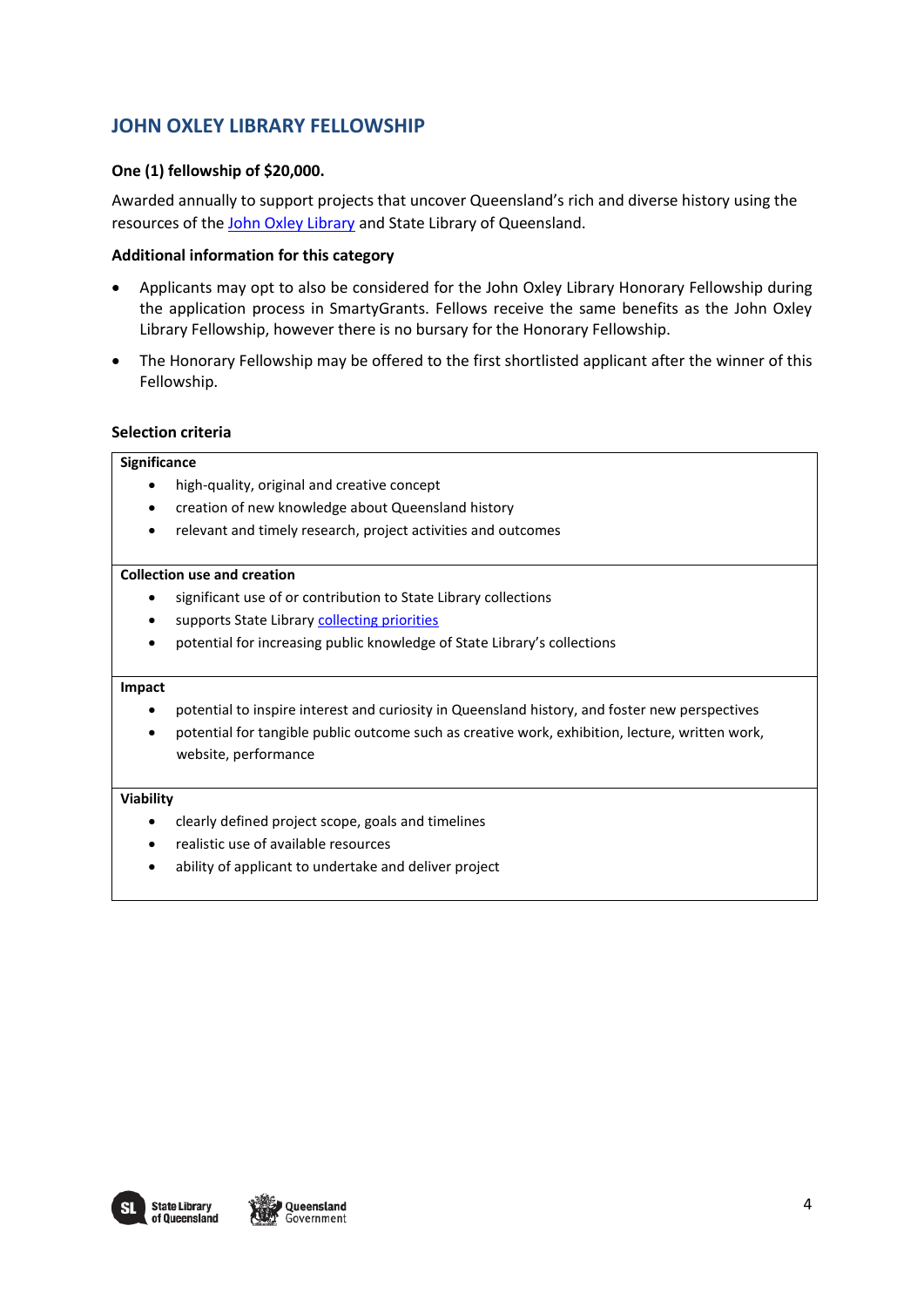# **LETTY KATTS FELLOWSHIP**

## **One (1) fellowship of \$5,000.**

Awarded biennially to support projects that uncover Queensland's music history using the resources of the [John Oxley Library](https://www.slq.qld.gov.au/plan-my-visit/spaces-visit/john-oxley-library) and State Library of Queensland. It gives creatives and researchers of all disciplines the opportunity to study, experiment and explore new thinking, leading to the creation of new knowledge or work inspired by Queensland's music history.

*Generously supported by Dr Stanton Mellick OAM ED and Professor Jill Mellick through the Queensland Library Foundation.*

### **Additional information for this category**

- The Letty Katts Fellowship is for 6 months from January to June.
- The Fellowship commemorates Queensland songwriter and musician Violet Mellick (stage name Letty Katts).

### **Selection criteria**

#### **Significance**

- high-quality, original and creative concept
- creation of new knowledge about Queensland music history
- relevant and timely research, project activities and outcomes

#### **Collection use and creation**

- significant use of or contribution to State Library collections
- supports State Library [collecting priorities](https://www.slq.qld.gov.au/sites/default/files/0019-408511-content-guidelines-memory-collections_0.pdf)
- potential for increasing public knowledge of State Library's collections

#### **Impact**

- potential to inspire interest and curiosity in Queensland music history, and foster new perspectives
- potential for tangible public outcome such as creative work, exhibition, lecture, written work, website, performance

- clearly defined project scope, goals and timelines
- realistic use of available resources
- ability of applicant to undertake and deliver project



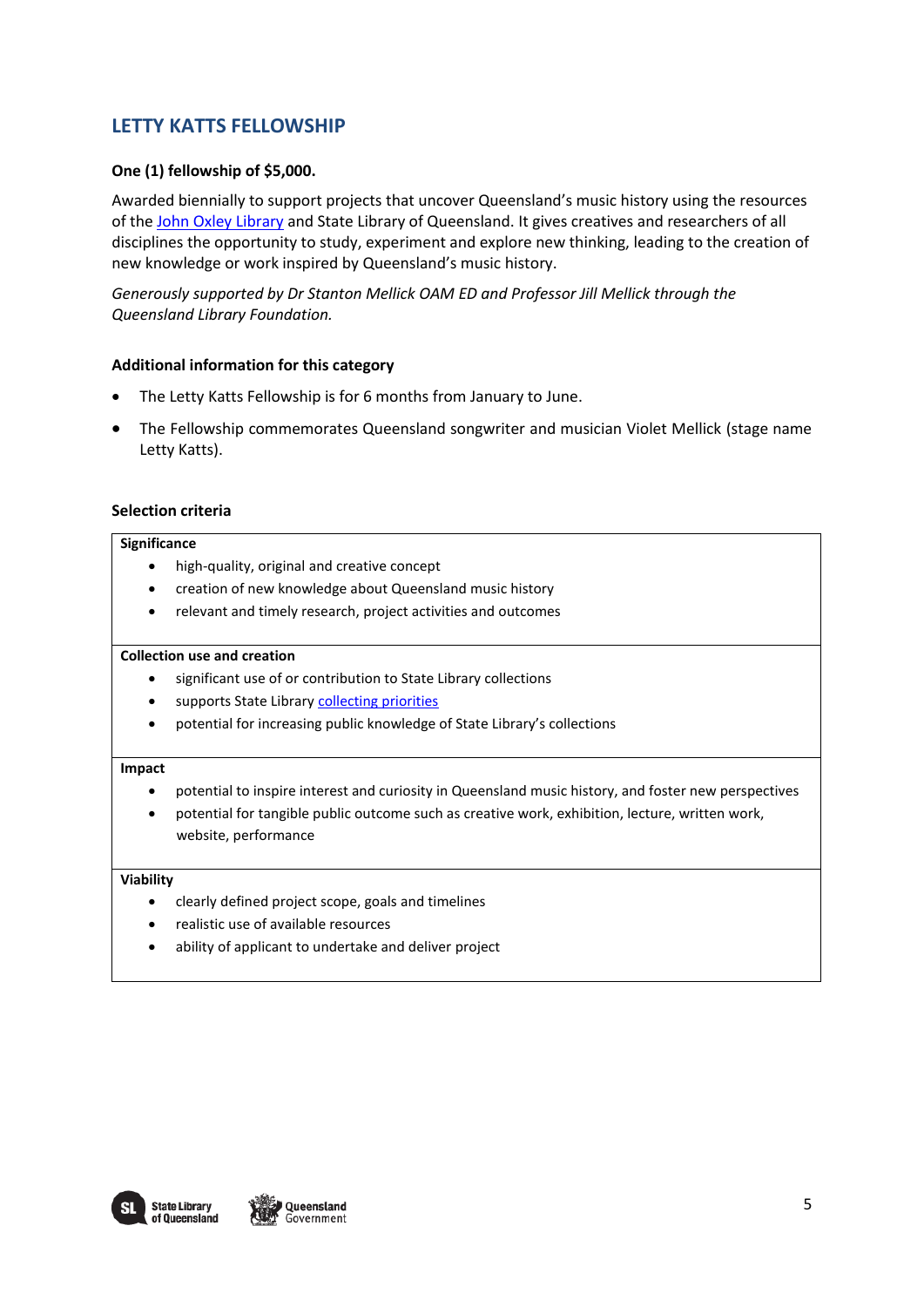# **MITTELHEUSER SCHOLAR IN RESIDENCE**

## **One (1) fellowship of \$15,000.**

Awarded annually to a leading thinker for the development of ideas, tools, strategies or services that benefit both Queensland's GLAM (galleries, libraries, archives and museums) sector and State Library of Queensland.

*Supported by Dr Cathryn Mittelheuser AM through the Queensland Library Foundation.* 

## **Selection criteria**

#### **Significance**

- high-quality, original and creative concept
- demonstrated, relevant experience in working with cultural heritage and/or the GLAM sector
- creation of new knowledge or resources that are directly relevant to the needs of the Queensland GLAM sector
- relevant and timely research, project activities and outcomes

#### **Impact**

- contributes to the development of key capabilities within the Queensland GLAM sector and State Library of Queensland staff
- potential for tangible public outcome such as lecture, resource, or other professional development activity for GLAM sector and State Library staff

- clearly defined project scope, goals and timelines
- realistic and sustainable use of available resources
- ability of applicant to undertake and deliver project

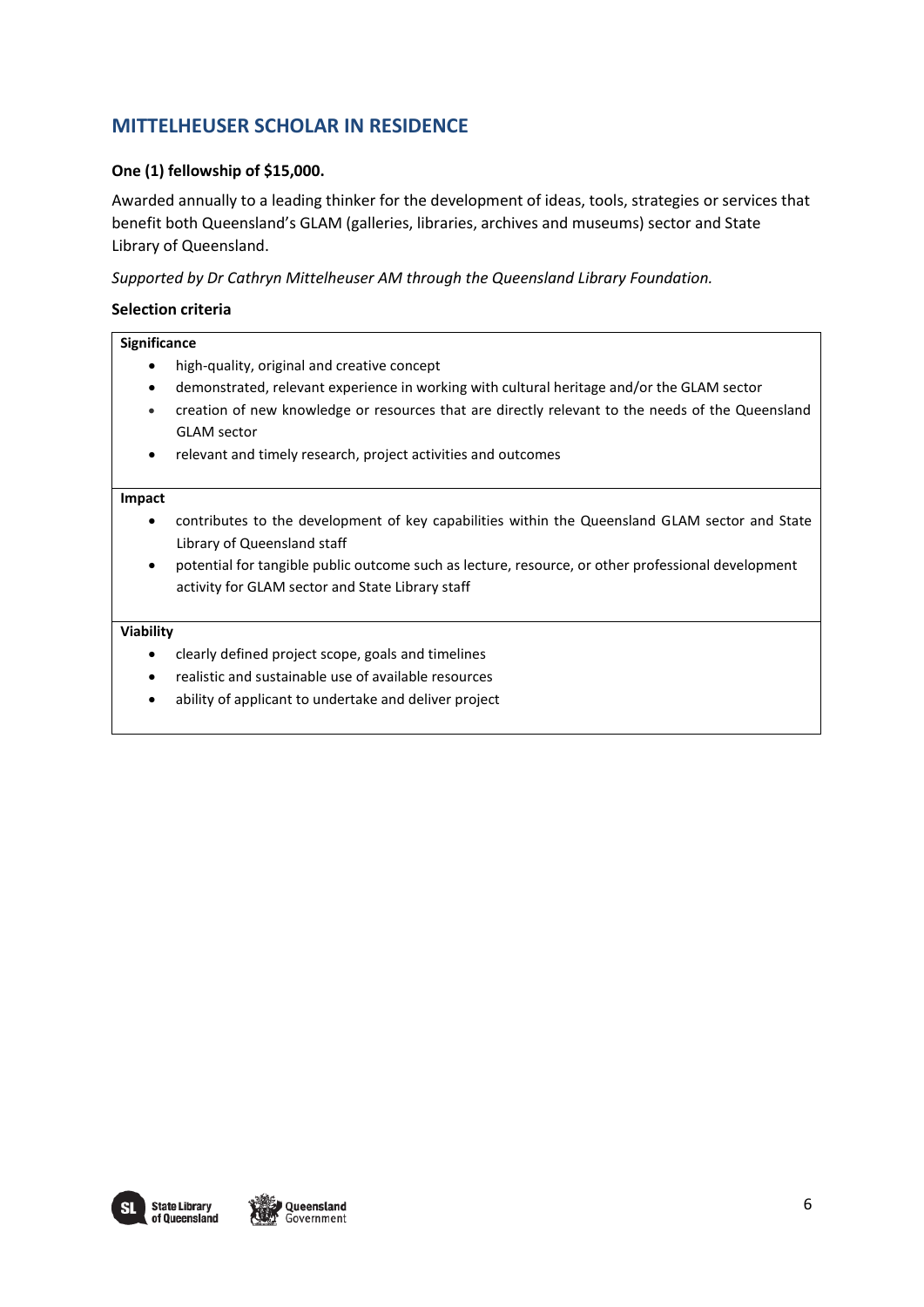# **MONICA CLARE RESEARCH FELLOWSHIP**

## **One (1) fellowship of \$15,000.**

Awarded annually to people who identify as Aboriginal and/or Torres Strait Islander to research, explore and create new knowledge about Queensland's Aboriginal and Torres Strait Islander histories and cultures using the [John Oxley Library](https://www.slq.qld.gov.au/plan-my-visit/spaces-visit/john-oxley-library) and State Library collections and resources.

## **Additional information about this category**

- State Library's [Aboriginal and Torres Strait Islander Collections Commitments](https://www.slq.qld.gov.au/sites/default/files/SLQ_CollectionsCommitment_Single%20Page_WEB.pdf) details our commitment and approach to providing greater access and use of Aboriginal and Torres Strait Islander collections.
- State Library's collections have predominantly featured material created about Aboriginal and Torres Strait Islander people, but not from the perspective of Aboriginal and Torres Strait Islander people. State Library must address this imbalance to ensure our collections reflect a diversity of experiences and perspectives from Aboriginal and Torres Strait Islander people. Projects for this fellowship may respond more to 'collection creation' – through new work or acquisitions – over 'collection use' in the relevant selection criteria.
- Entries must include a copy of a Confirmation of Aboriginal or Torres Strait Islander Descent/Letter of Confirmation with a common seal from an Aboriginal or Torres Strait Islander incorporated community organisation OR a Confirmation of Aboriginal or Torres Strait Islander Descent statutory declaration form.

## **Selection criteria**

#### **Significance**

- high-quality, original and creative concept
- creation of new knowledge about Aboriginal and/or Torres Strait Islander history and culture in Queensland
- relevant and timely research, project activities and outcomes

#### **Collection use and creation**

- significant use of or contribution to State Library collections refer to additional information section above.
- supports State Library [collecting priorities](https://www.slq.qld.gov.au/sites/default/files/0019-408511-content-guidelines-memory-collections_0.pdf)
- potential for increasing public knowledge of State Library's collections

#### **Impact**

- potential to inspire an interest in Queensland history, and foster new perspectives
- potential to connect State Library and First Nations communities
- potential for tangible public outcome such as creative work, exhibition, lecture, written work, website, performance

- clearly defined project scope, goals and timelines
- realistic use of available resources
- ability of applicant to undertake and deliver project



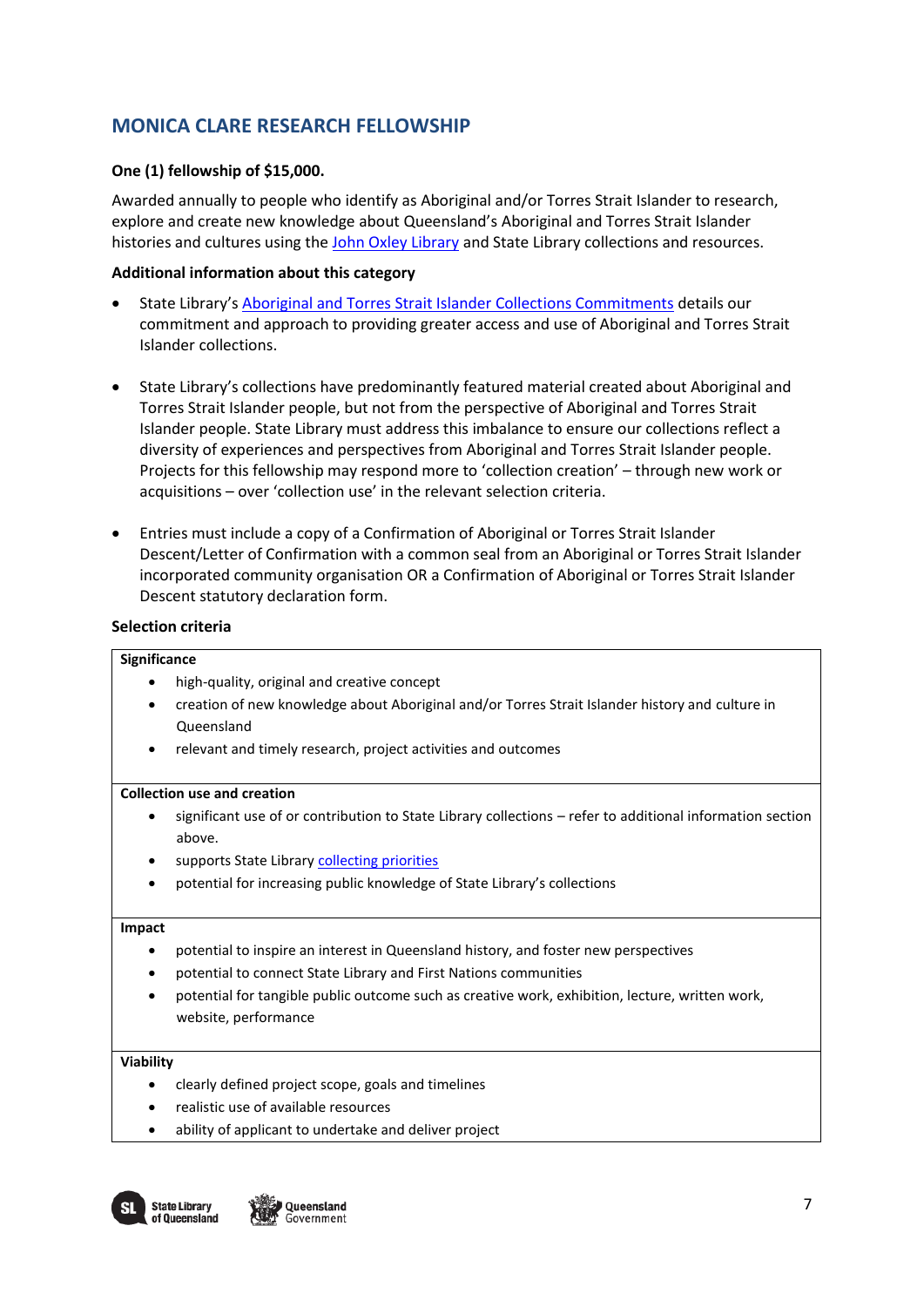# **QUEENSLAND BUSINESS LEADERS HALL OF FAME FELLOWSHIP**

## **One (1) fellowship of \$15,000.**

Awarded annually to support project that uncover and create new knowledge about Queensland's business and economic history using the resources of the [John Oxley Library](https://www.slq.qld.gov.au/plan-my-visit/spaces-visit/john-oxley-library) and State Library of Queensland.

*The [Queensland Business Leaders Hall of Fame](http://leaders.slq.qld.gov.au/) is an initiative of [QUT Business School,](https://www.qut.edu.au/business) State Library of Queensland and the [Queensland Library Foundation.](https://www.slq.qld.gov.au/foundation)*

### **Selection criteria**

#### **Significance**

- high-quality, original and creative concept
- creation of new knowledge about Queensland's business and economic history
- relevant and timely research, project activities and outcomes

#### **Collection use and creation**

- significant use of or contribution to State Library collections
- supports State Library [collecting priorities](https://www.slq.qld.gov.au/sites/default/files/0019-408511-content-guidelines-memory-collections_0.pdf)
- potential for increasing public knowledge of State Library's collections

#### **Impact**

- potential to Inspire an interest and curiosity in Queensland business and economic history, and foster new perspectives
- potential for tangible public outcome such as creative work, exhibition, lecture, written work, website, performance

- clearly defined project scope, goals and timelines
- realistic use of available resources
- ability of applicant to undertake and deliver project

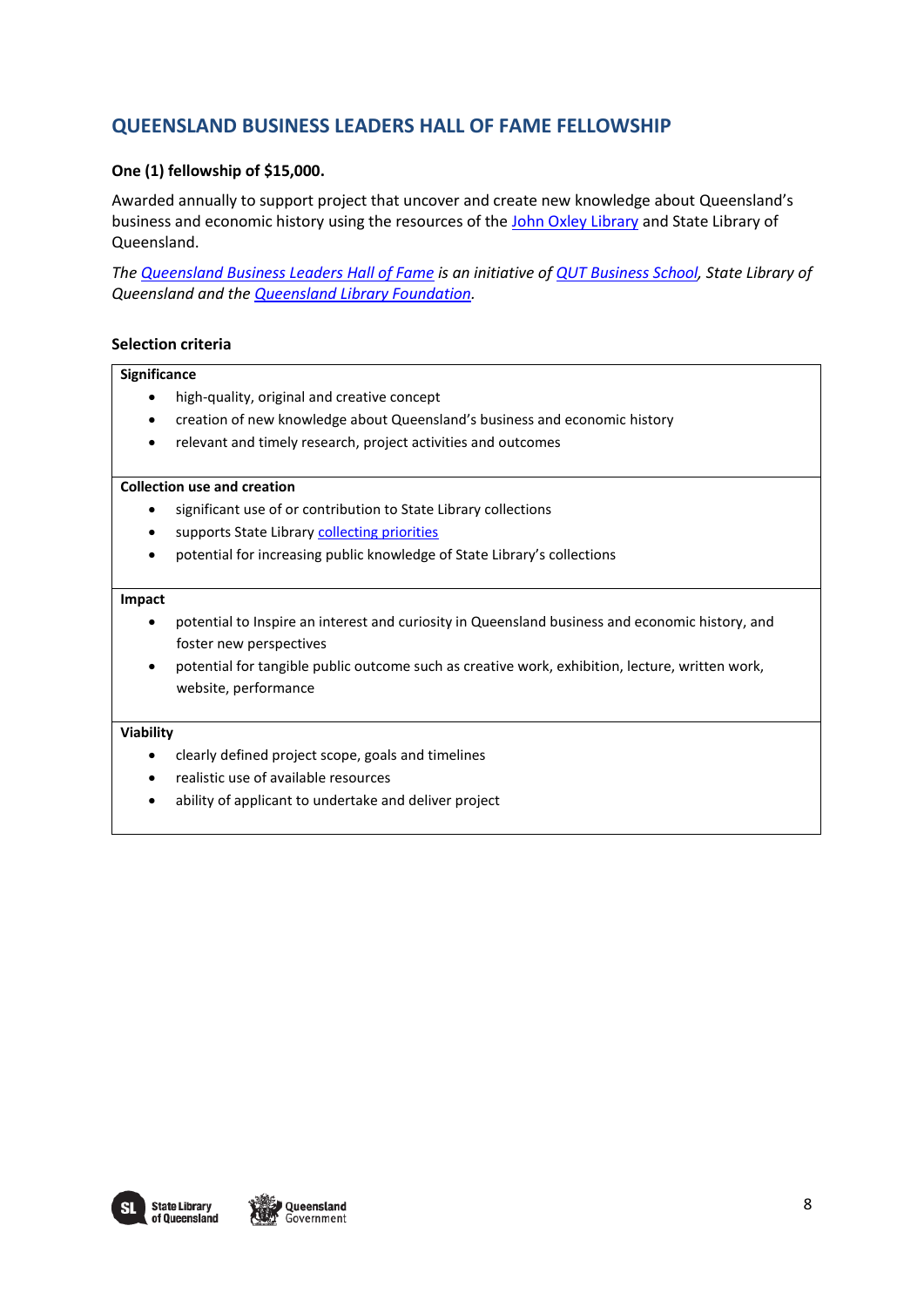# **WHAT DOES A FELLOWSHIP OR RESIDENCY OFFER?**

- A supportive environment for research, inquiry and creation
- A shared back of house workspace in the Neil Roberts Research Lounge on level 4 of State Library of Queensland
- An orientation and introduction to State Library.
- An honorarium paid in scheduled instalments (excluding the John Oxley Library Honorary Fellowship). The honorarium can be expended at the fellow's discretion to assist with research, travel and living expenses, for example.
- Free Wi-Fi, printing and photocopying
- Access to staff expertise including connecting fellows with collections.
- Support from the Research Coordinator to assist with day-to-day needs.
- Access to State Library collections and resources
- Special borrowing privileges

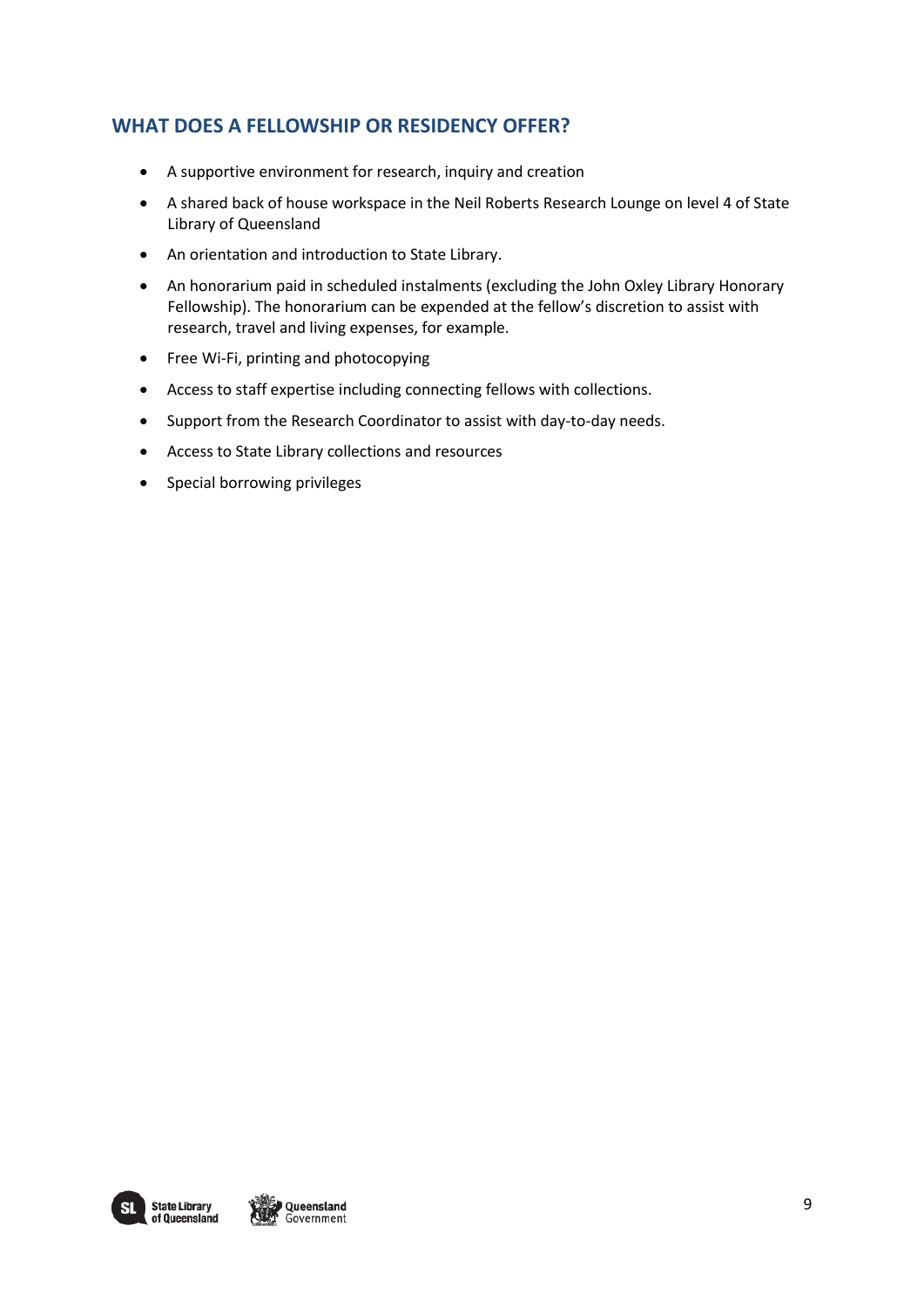# **WHAT ARE FELLOWS OR RESIDENTS EXPECTED TO DO?**

- The fellowship period is 12 months from January to December 2023, with the exception of the Letty Katts Fellowship which is 6 months from January to June 2023.
- Contribute at least three (3) articles to State Library's John Oxley Library Blog related to their research.
- Provide two (2) reports about their progress to date.
- Participate in at least one (1) public program related to their research project such as the Research Reveals events.
- Compile and submit an annotated bibliography of the research undertaken and presented to the State Library for use as a research resource at the conclusion of the fellowship.
- Submit a short report and testimonial at the conclusion of the fellowship outlining the benefit of the experience.
- Deposit a copy of any work produced with the John Oxley Library.
- Be available for publicity purposes relating to their fellowship or residency, including media interviews and social media engagement.
- Participate in creating a digital story or filmed presentation about the fellowship or residency.
- Ensure outcomes of the research undertaken as part of the fellowship or residency acknowledge the State Library of Queensland.
- Fellows are provided with physical space, Wi-Fi and printing access to conduct their research. Fellows will need to bring in their own laptop or digital device to complete their projects.
- Fellows are required to sign an agreement with State Library, detailing payment schedule and other requirements listed above.

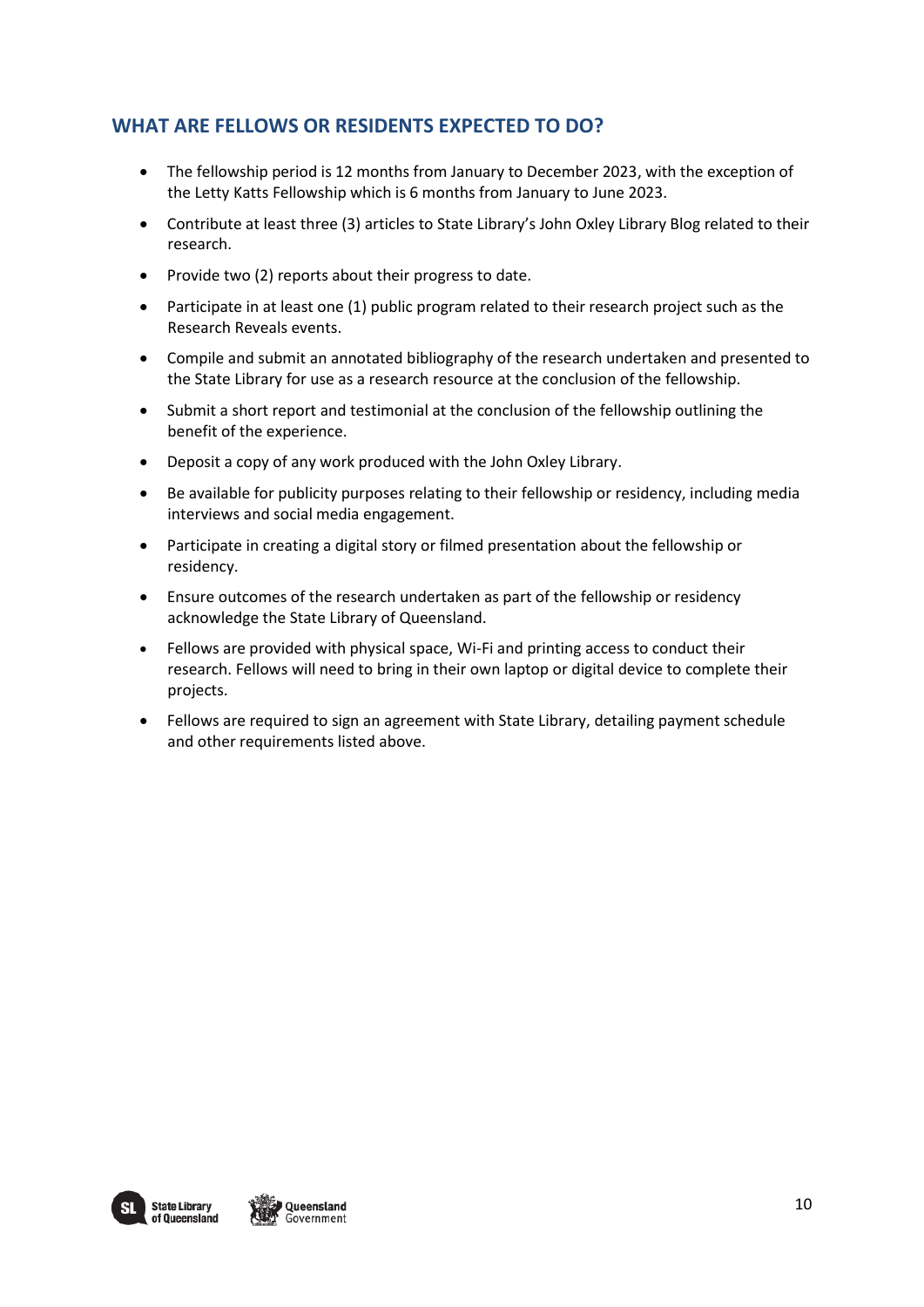# **ELIGIBILITY**

## **WHO CAN APPLY**

- Australian residents including interstate residents. It is expected that a portion of your fellowship or residency will occur onsite at State Library.
- Applications are accepted from any discipline or professional background for projects that involve research using State Library collection. This includes but is not limited to, researchers, artists, creatives, filmmakers, digital media practitioners, musicians and composers, curators and arts professionals, writers, independent scholars and other creators.
- Applications from individuals or co-applicants only are accepted.
- Projects that have started or are partly funded through another body are eligible. If your project has received other funding, please indicate this in your application. If you are currently in receipt of a funded fellowship or residency from another institution, please also indicate this in your application.
- Relevant archives or collections in other cultural institutions and companies can be used.
- If you are a Queensland State Government employee, please provide evidence of the support of your manager (email/letter) with your application.

## **WHO CAN'T APPLY**

- Applications from University or Australian Research Council (ARC) research teams will not be accepted.
- People who reside outside of Australia.
- Projects that are a component of post graduate studies are not eligible.
- Current State Library of Queensland employees and board members are ineligible to apply.

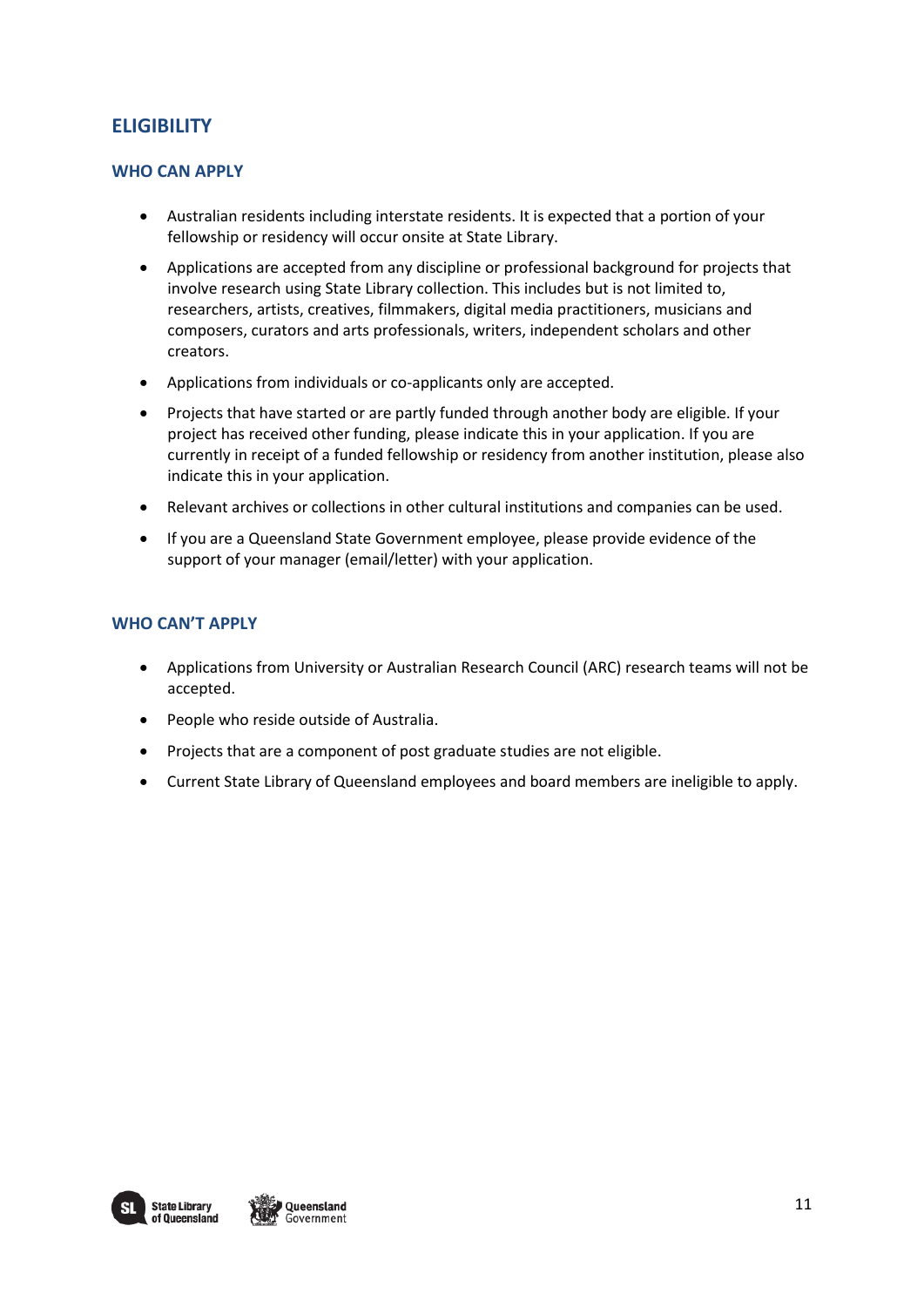# **HOW TO APPLY**

- Complete an online application form via SmartyGrants. Hard copy applications will not be considered.
- Applications open 1 June and close 8 July. A link to SmartyGrants application form will be available via [www.slq.qld.gov/qma](http://www.slq.qld.gov/qma) once applications open.
- Applications must be received **before 5pm AEST on 8 July**. Late applications or supporting material will not be accepted. You should allow for any time difference, and internet connection or submission issues.
- It is recommended that you preview the application form before the closing date. Mandatory fields, word count limits and file size limits apply. All mandatory fields must be completed to submit.
- Once you start your form, you can save and edit it as many times as you like before submitting it. No changes can be made after submitting it.
- You may nominate for more than one category.
- Your application should address the selection criteria and will need to include:
	- o short biographical statement and CV (max 3 A4 pages)
	- o short description of your project and its relevance
	- o short description of how you will use or contribute to John Oxley Library or State Library collections (except for Mittelheuser Scholar in Residence) - *see tips below*
	- o brief overview of project goals, scope and timelines
	- o anticipated outcomes
	- o three (3) referees
	- $\circ$  if applicable, details of other funding sources for the project and why fellowship funding is required, and/or details around what stage the project is in if it is not a new project
- You have the option of attaching any supporting material, such as a letter of support.
- You will receive an email confirming receipt of your application. **Important:** if you do not receive this email, please check you junk folder and then contact State Library immediately a[t fellowships@slq.qld.gov.au](mailto:fellowships@slq.qld.gov.au) or (07) 3840 7879.

## **TIPS TO FIND JOHN OXLEY LIBRARY OR STATE LIBRARY COLLECTIONS**

- Search th[e Library catalogue](http://onesearch.slq.qld.gov.au/primo-explore/search?vid=SLQ) (OneSearch)
- Search th[e State Library website](https://www.slq.qld.gov.au/)
- Chat with a Librarian or log a request vi[a Ask Us](https://www.slq.qld.gov.au/plan-my-visit/services/ask-us)
- Contact [fellowships@slq.qld.gov.au](mailto:fellowships@slq.qld.gov.au)
- Attend the Fellowship Information Night on 8 June 2022 (onsite and online)

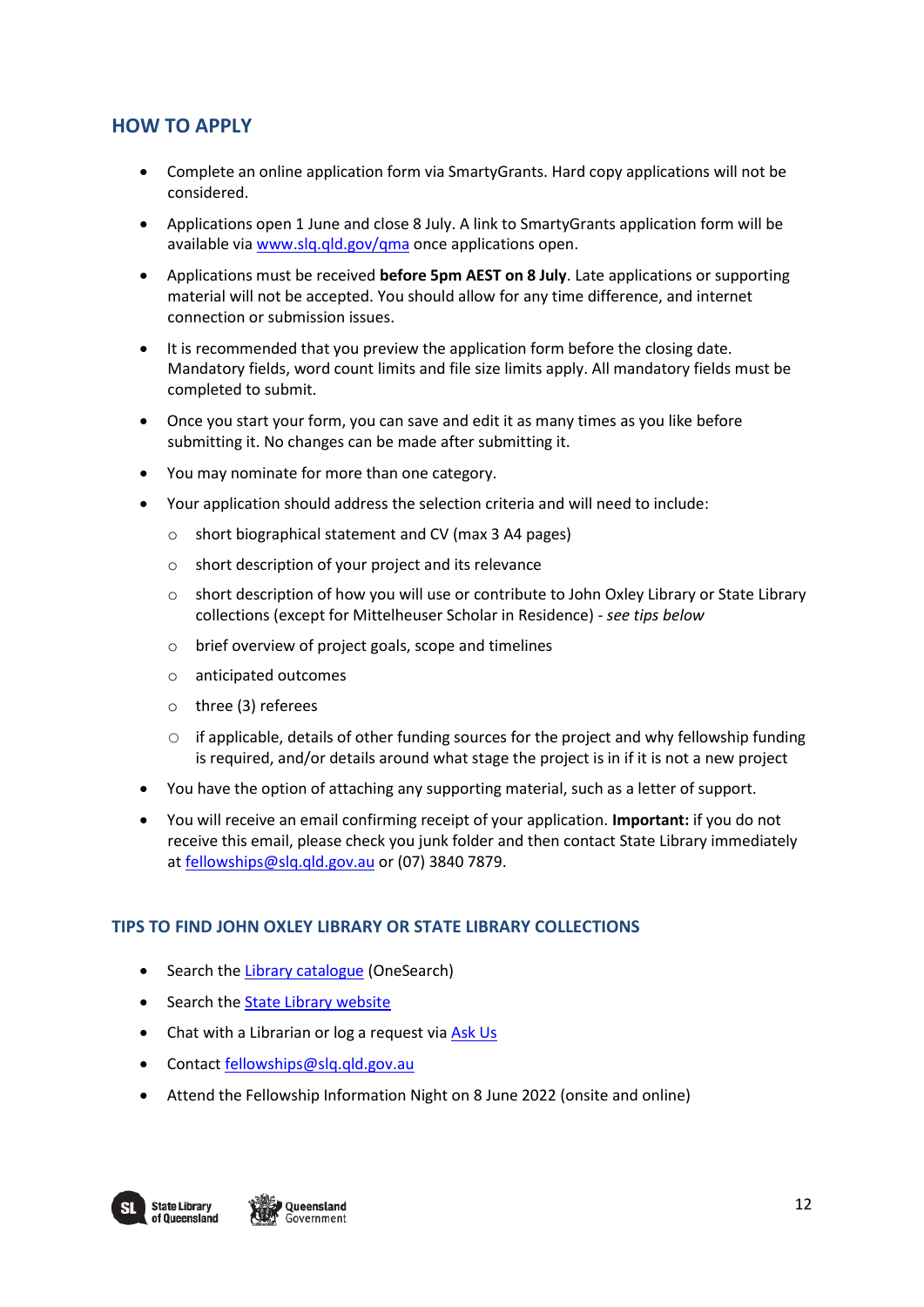# **HOW ARE APPLICATIONS ASSESSED?**

- Each application is checked for completeness and eligibility by State Library of Queensland.
- Eligible applications are then forwarded to an independent judging panel made up of professionals with expertise in the related field.
- Judges read and assess the applications against the selection criteria.
- Judges decide on a shortlist and one successful applicant for each category.
- The panel may require an in-person interview with shortlisted applicants for more information.
- Judges award the applicant with the highest merit against the selection criteria as the successful applicant. Panels must decide on one successful application only per category.
- The judges may, at their discretion, consult with other experts to assist in evaluating the merits of each application, including contacting the applicant's referees.
- The judges may, at their discretion, move an application to an additional or different category if they feel the application is more relevant or also relevant to that category.
- The outcomes of the judging process are final, and no discussion or correspondence will be entered into regarding decisions or the judging process.
- Judges may not award a category if there are not applications of suitable merit.
- The names of the judges will be published at the conclusion of the judging process.
- Judges must disclose any actual, potential, or perceived conflicts of interest as soon as they become aware of them. State Library of Queensland records all conflicts of interest, perceived, potential and actual. The conflict of interest is managed by the State Library.